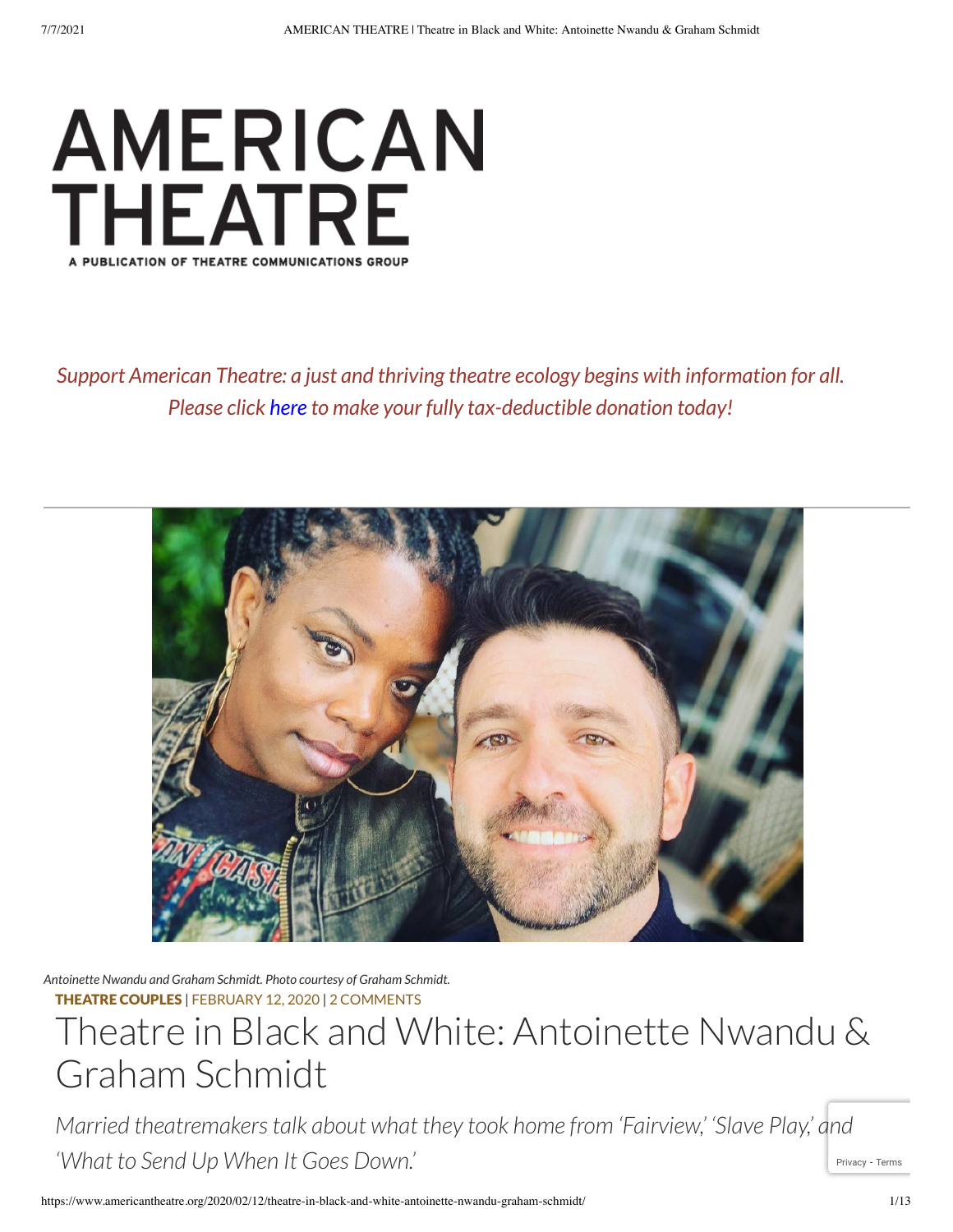#### **BY [ANTOINETTE](https://www.americantheatre.org/byline/antoinette-nwandu/) NWANDU, GRAHAM [SCHMIDT](https://www.americantheatre.org/byline/graham-schmidt/)**

**From the time [Antoinette](http://antoinettenwandu.com/bio) Nwandu and Graham [Schmidt](https://www.grahamschmidt.com/) were engaged on March 12, 2018, untiltheir wedding on May 26, 2019,** the couple saw four plays that shone a light on their different experiences in life and at the theatre. Nwandu, a Black playwright and screenwriter, and Schmidt, a white director and Brooklyn College professor, saw *Fairview* by Jackie [Sibblies-Drury,](https://www.americantheatre.org/2019/05/29/jackie-sibblies-drury-thinking-and-feeling/) *What to Send Up [When](https://www.americantheatre.org/2019/04/05/what-to-send-up-when-it-goes-down-a-black-gaze/) It Goes Down* by Aleshea Harris, *[Slave](https://www.americantheatre.org/2019/07/01/slave-play-racism-doesnt-have-a-safe-word/) Play* by Jeremy O. Harris, and Nwandu's own *Pass [Over](https://www.americantheatre.org/2018/08/28/the-deep-roots-and-radical-joy-of-antoinette-nwandus-pass-over/)*. All four plays pointedly put uncomfortable questions about race front and center, and consequently opened up a conversation between Nwandu and Schmidt.

It's a conversation that is ongoing, as the following dialogue—edited from a transcript originally published by [Page](https://www.patreon.com/PageByPage) by Page—amply reflects.

**Graham Schmidt:** Almost from the day we met, you and I have loved consuming art together. [We met in July 2016 at [PlayPenn.](https://www.americantheatre.org/2015/07/20/playpenn-where-the-playwrights-in-charge/)] We go to galleries, museums, see dance, read poetry together, or just explore the world.

**Antoinette Nwandu:** But since we were preparing to make this lifelong commitment, the stakes of our art-consuming, and our art-making, for that matter, all of a sudden went *way the fuck up*.

**Schmidt:** Right. And so these plays were not only works of art that we enjoyed consuming on their own merits—

**Nwandu:** They're enshrined in our relationship journey.

**Schmidt:** Exactly. They're touchstones for when we talk about race, sex…

**Nwandu:** Gender, power dynamics. And of course, they're also touchstones for when we have conversations about craft, genre, voice, how to tell a story. These productions are masterworks.

**Schmidt:** Absolutely. So we'll try, going play by play, to take ourselves back to our experience as audience members together. And we'll give some context around what we were experiencing and the conversations these plays sparked for us.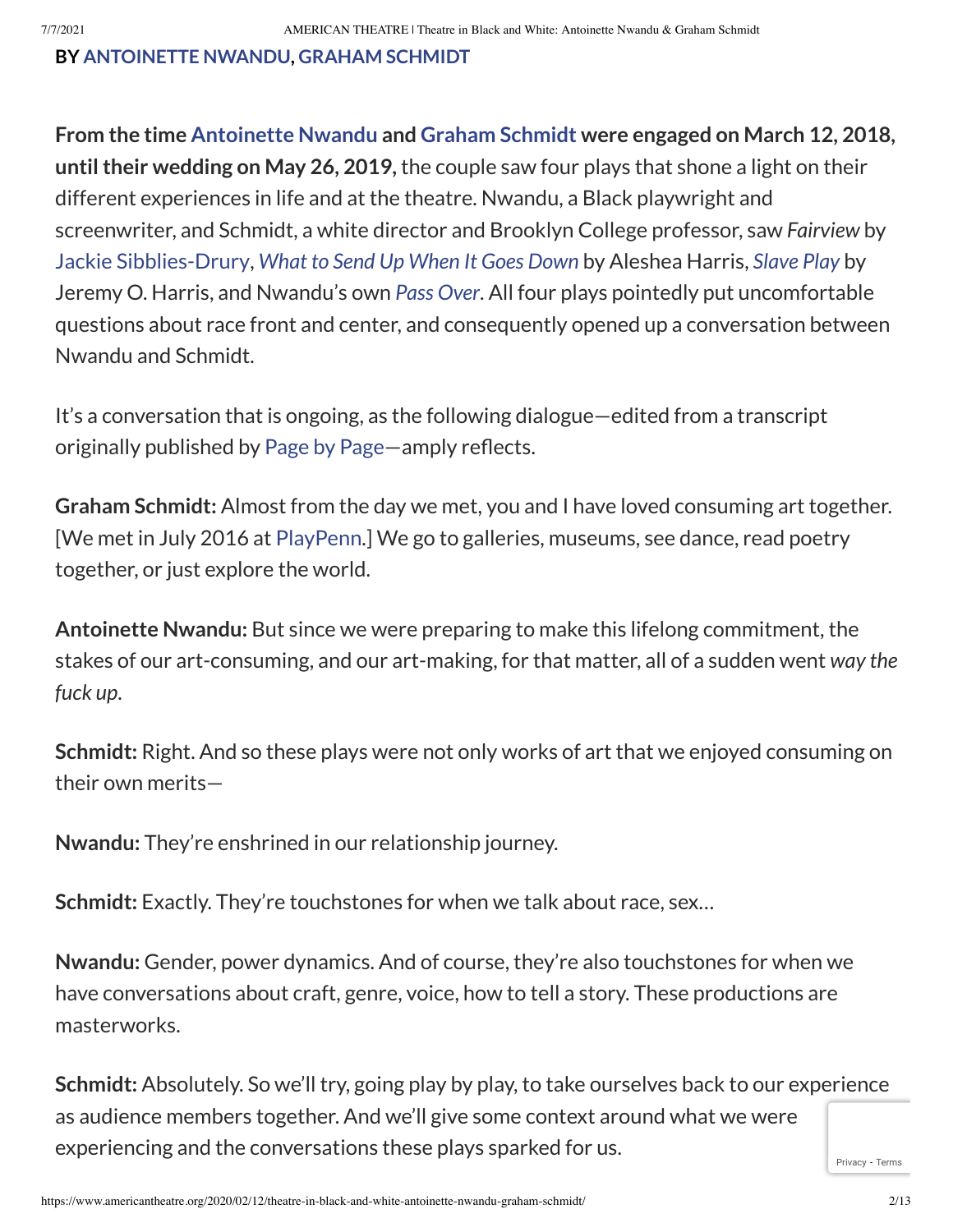**Nwandu:** We saw the original production of *[Fairview](https://www.americantheatre.org/2019/04/15/jackie-sibblies-drury-wins-2019-pulitzer-prize-for-fairview/)* at Soho Rep, directed by Sarah Benson. For me, the headline for this experience was that *Fairview* gave me an opportunity to see you, Graham, respond to being called out as a white person. The world is always naming my Blackness, calling on me as a Black person and a Black woman, but at *Fairview* there was a sense of, "Hey, white person, you have to do some work." We'd been together for two years at that point, we're in an intimate relationship, but because of the way that whiteness works, you're rarely identified as "white." You're just a "guy." That play created for me one of the few occasions where you were overtly raced as white in a public space.

**Schmidt:** Which is something that happened several times at the theatre over the course of the next seven months—

### **Nwandu:** True.

**Schmidt:** I remember this day: You were getting ready to open *Pass Over* at Lincoln Center, and you were being profiled by *The New York Times*.

**Nwandu:** Yes, I had my first *New York Times* [profile](https://www.nytimes.com/2018/06/12/theater/antoinette-nwandu-pass-over.html) interview earlier that day.

**Schmidt:** And I remember it was a little bit charged between us…

**Nwandu:** I was late for our date because I spent too long talking about myself with *The New York Times*.

**Schmidt:** And I was totally pouty about it! So we meet up for dinner and then we go see *Fairview* and we're sitting next to each other. Actually, I remember, it was about a quarter of the way through, I remember thinking: Oh, this is cool and fun, and being seduced by the sitcom nature of the world onstage.

**Nwandu:** The way Jackie and Sarah set up this super regular-degular reality, it was almost surreal. I remember you loved the "I'm Hungry and I'm Clean" dance, it was probably then—

**Schmidt:** Yeah! That choreography by Raja Feather Kelly that MaYaa Boateng performed—

**Nwandu:** She's *so amazing*.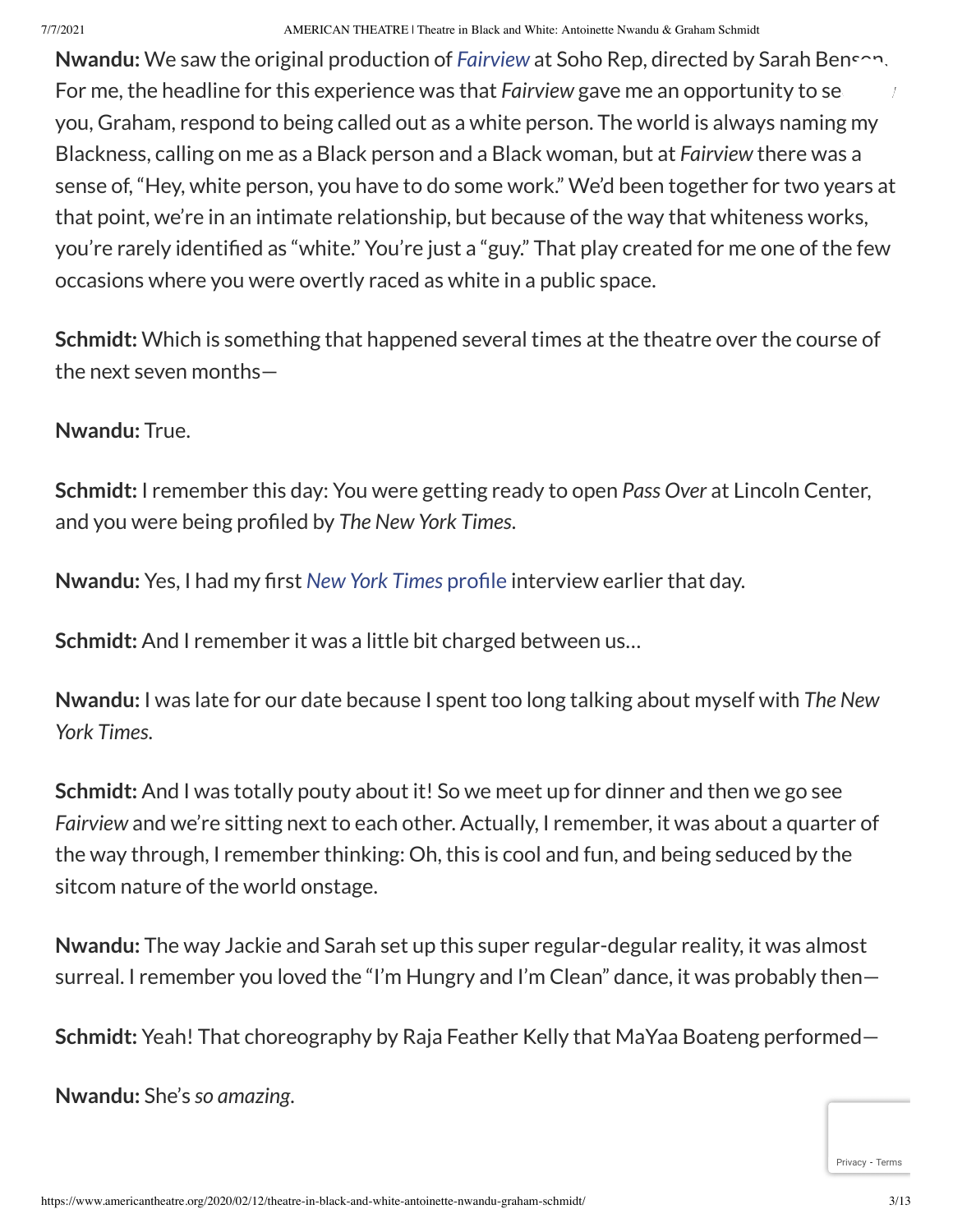**Schmidt:** So amazing. But at a certain point, the voices of these aggressively white and privileged people who are consuming the play come on, and then they physically enter  $t$ world of the play. One character wore a backwards hat, sports jersey, chains—

**Nwandu:** They were suggesting a certain suburban white boy performance of quoteunquote urban stylings that you—

**Schmidt:** Right. I dress like that, in some ways. I wear a flat-brimmed hat. As a white person that grew up in the suburbs, I consumed Black art and culture and didn't think about the predatory nature of that consumption. Then the caricature went deeper as this guy obliviously took up space, performed Blackness in ways that cut close to the bone for me. I've definitely taken up space in that way, and I've *definitely* condescended like that, just being oblivious of my whiteness.

**Nwandu:** So you identified with that behavior.

**Schmidt:** Yes, 100 percent. I thought: Damn, Jackie's been watching me, people like me. An entire running theme of the season became the difficulty of seeing myself as a caricature. And that happened several times.

**Nwandu:** Yes, the flattening of a white character, one of my favorite tools in ye olde tool bag!

**Schmidt:** That season I thought more and more of myself as somebody who, in an uncomfortable way, fits into these caricatures more than I'd like. Theatre has helped flip that switch multiple times.

**Nwandu:** Yeah…I'd never want us as human beings to *only* relegate each other to stereotypes, but it's useful to see how others see you, how they interpret your behavior for themselves, where it's like, Oh, wow, this is how I look to them.

**Schmidt:** Totally. Another question that's been in the air has been, who is this play for? Because the play doesn't seem to work unless there are white people in the audience.

**Nwandu:** Right. And does that mean it's *for* white people?Is that, instead of it's being for Black people?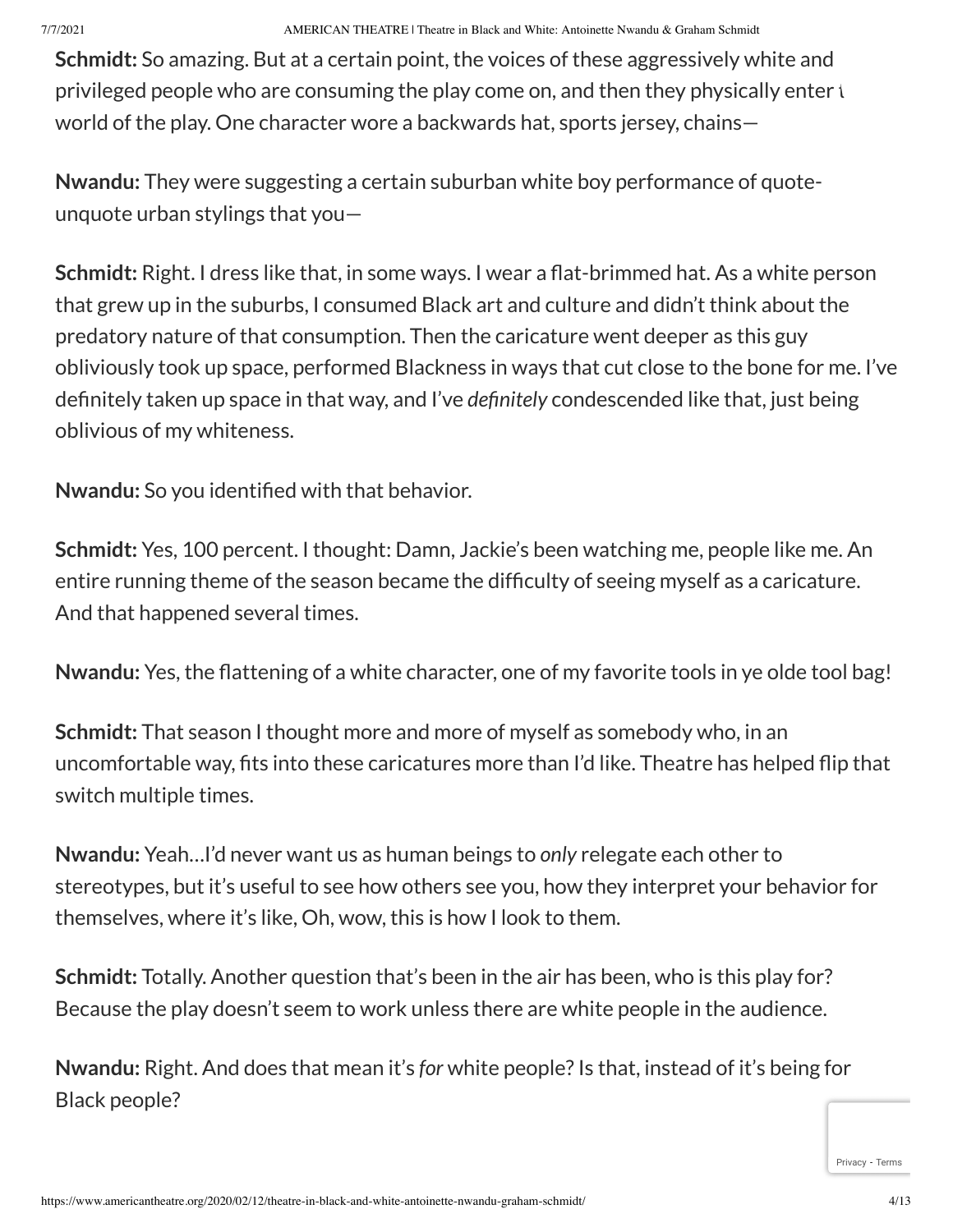7/7/2021 AMERICAN THEATRE | Theatre in Black and White: Antoinette Nwandu & Graham Schmidt



*MaYaa Boateng in "Fairview" at Soho Rep. (Photo by Julieta Cervantes)*

**Schmidt:** The iconic moment from *Fairview* is when the teenaged daughter character breaks the fourth wall and asks the white audience members to take the stage, trading places with the performers. I remember you wept when that happened. I'm curious what was happening for you in that moment.

**Nwandu:** Well, partly because we had been in a fight earlier and I was having an emotion dump. But I also felt a lot of empathy for MaYaa and how she was way out on a limb. I thought, what if white people don't want to go onstage? But you did, so…

**Schmidt:** I think that people waited some nights.

**Nwandu:** Some nights, yes, exactly, and I heard stories about other productions where white people got angry and refused to come onstage. It strikes me that *Fairview* calls upon that young actress to do the most emotional labor in that moment. Like, in order to teach white people, we have to potentially reinscribe trauma on Black people. On the youngest Black girl, of course. I thought, Oh God, I would hate to be that actress right now!

But then I saw my husband—well, at the time my fiancé—going up and being obedient and doing the thing that actress needed and that made me tear up. I thought, I am so uncomfortable for this young girl because she is having to make or break this play righ Privacy - [Terms](https://www.google.com/intl/en/policies/terms/)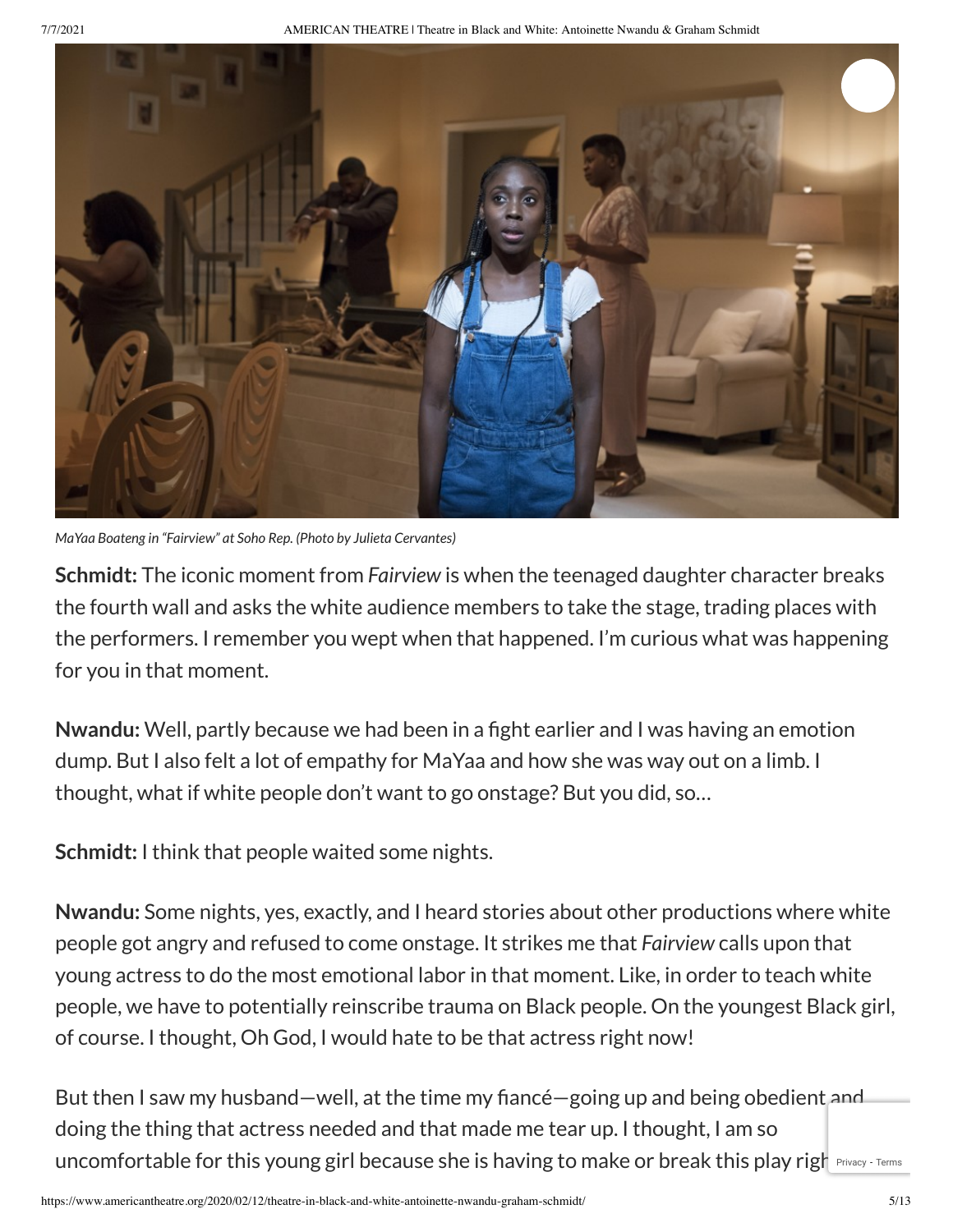It brought back memories of an experience I know very well as the articulate, young, darkskinned Black girl in the room who's having to make something work. But then you help her by rushing up and I was grateful to you in that moment. That's where the tears came from. You, with your maleness and your whiteness, and you're a big guy and people notice you—you helped her. I saw other people getting up because you had gotten up, and so I thought, Okay. Good.

**Schmidt:** Okay, wow. So to put a fine point on this: What does that mean for our question about who that play was for?

**Nwandu:** In that moment it was for both of us in different ways. And in my process—I don't want to sound too churchy, but Jesus said, "Those who have ears to hear, let them hear."

**Schmidt:** So that brings me to a question for you: You're a writer who has written a play over many years and then, when it's produced, you've been confronted by the relentless whiteness of the audience that will consume it. How do you manage that? I remember in Chicago [where *Pass Over* had its world premiere at Steppenwolf], we talked about this a lot. As someone who's sat in that chair, how do you reckon with the politics of who your play is *for?*

**Nwandu:** On one hand I'm a pragmatist. I know that the audience will be mostly white, and if we're going to get Black people in the audience, we will have to do some work. Of course, there are Black people who come to the theatre on their own all the time, and I don't want to erase them. But at a mainstream theatre, to have a significant stream of Black audience members, some effort will have to be made. But I'm also mindful that just because I'm Black and I'm writing something, not every Black person is going to receive it as being for them. I'm writing it for the people who are here to hear it. If you have ears to hear, you will hear. And if you don't, then, you know, go see something else.

**Schmidt:** That's so interesting. I know we have to move on to the next play, but I do just want to say, there's an interesting dynamic that occurs where a play can directly address a white audience, as *Fairview* or *Pass Over* did.

**Nwandu:** Right. Just because a play addresses white people doesn't mean it's only *for* white people.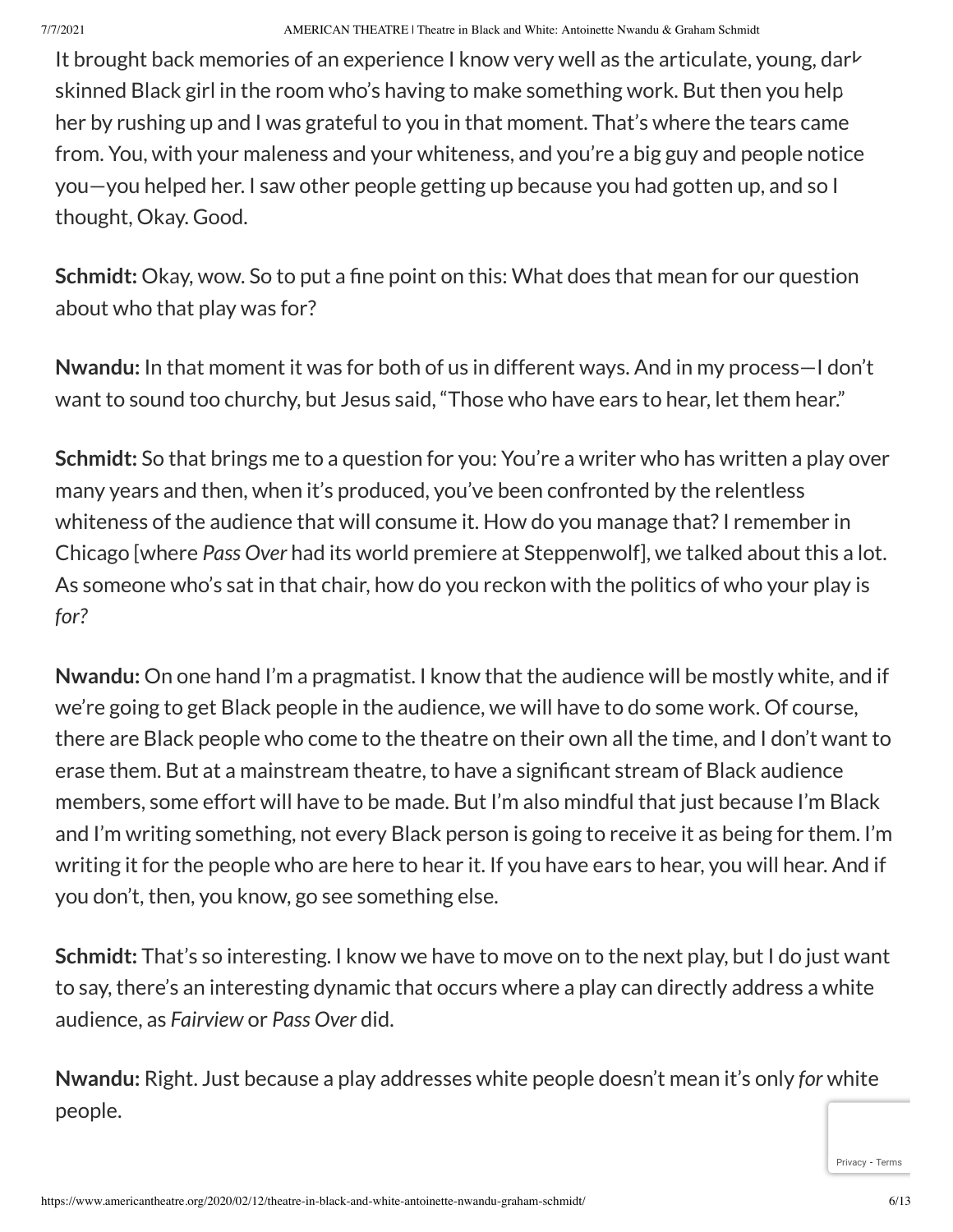**Schmidt:** Because I remember seeing Black audience members at *Pass Over* coming to the show multiple times, bringing their children and families, and part of the reason was you spoke on their behalf.

**Nwandu:** They're there to witness what's happening, they're part of it. Exactly. And I think that's a great segue into Aleshea Harris' *What to Send Up When It Goes Down*.



The cast of "What to Send Up When It Goes Down" in the New York premiere production by Movement Theatre Company at A.R.T./New York *Theatres, directed by Whitney White. (Photo by Ahron R. Foster)*

**Schmidt:** I remember *What to Send Up When It Goes Down* started a major fight. I think we've also discovered as a couple that fighting is not bad…

**Nwandu:** I'm getting you there! You're discovering that fighting isn't bad, and I'm discovering how to fight with kindness instead of knives.

**Schmidt:** Which tends to make it not so bad!

**Nwandu:** Funny how *that* works.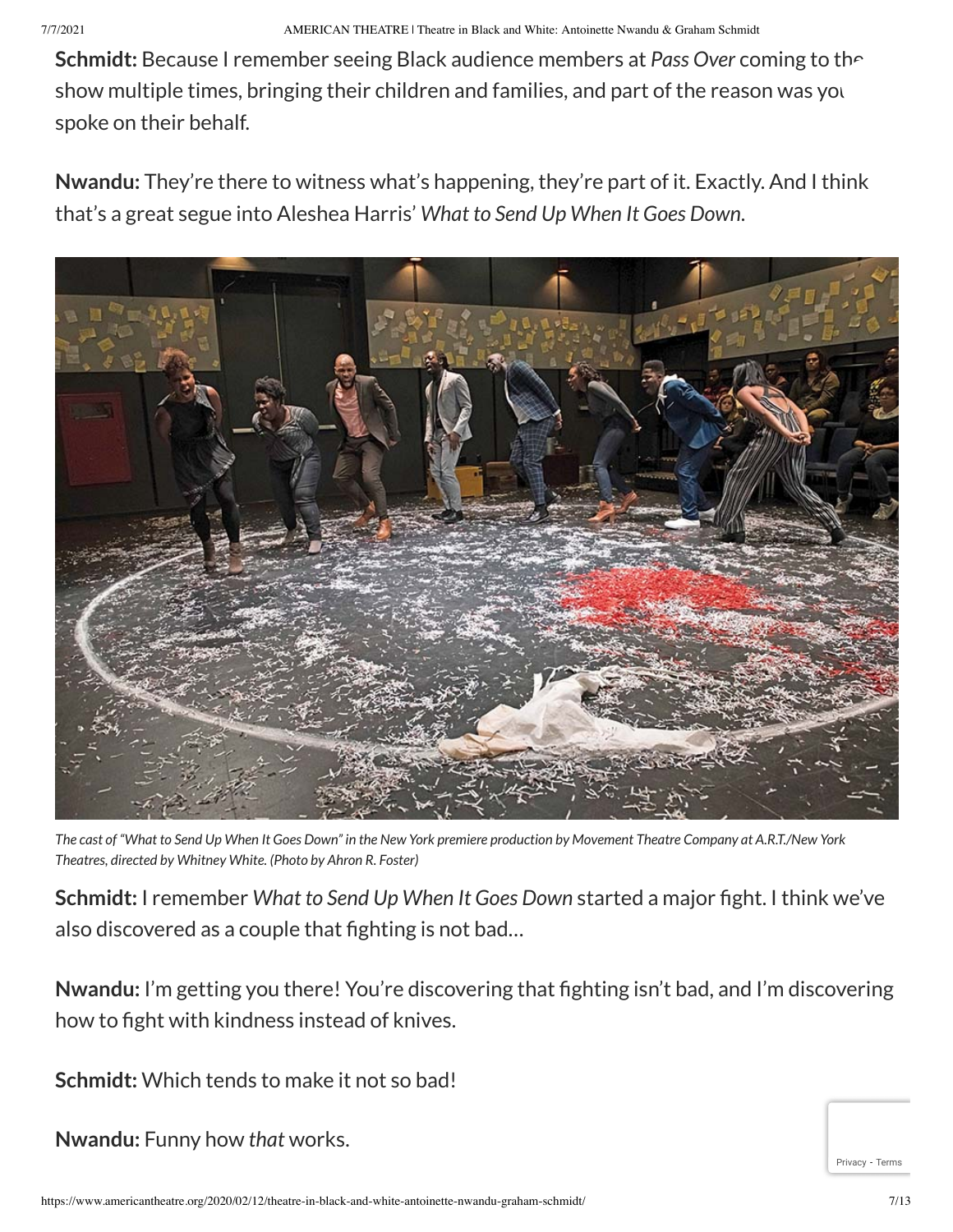**Schmidt:** So what we were discovering when we saw *What to Send Up* was—

**Nwandu:** Some people have described it as a choreopoem.

**Schmidt:** Yes, Helen Shaw nailed it [when](https://www.timeout.com/newyork/theater/what-to-send-up-when-it-goes-down) she said it was as if a choreopoem were stretched over a drumhead. It had this tightness, this energy.

**Nwandu:** I love that.

**Schmidt:** When you arrive at the theatre space, the lobby is covered with the images of young Black people who have been murdered.

**Nwandu:** And so it's already a space of mourning, a space of remembrance—a curated space for the remembrance of Black lives and Black people. The way the performance started was so meaningful. It felt as if Aleshea was sanctifying the space.

# **Schmidt:** Say more.

**Nwandu:** *What to Send Up* is a play but it's also a ritual of mourning with this history of being staged in high schools and people's houses. So the genesis is this performance that's also a ritual aimed at true healing within the Black community. The pre-performance speech protects that part of the ritual. It says to white people, "Hey, you're not just here to see some random-ass play, but we are allowing you as a guest to witness this space of Black solidarity, mourning, remembrance, joy, on certain conditions." And that answers so many questions for Black audience members. *Am I gonna laugh out loud or not*? *Am I gonna be able to talk back to the characters or not*? *Am I gonna be able to 'mm' and 'ahh' or not*? There's one culture for whom that's fine, and another culture for whom it's like, shut up. But immediately we know it's a space that white people don't own.

**Schmidt:** One searing memory I have from this show—and I should note that this is the only show we saw on separate nights—

# **Nwandu:** Right.

**Schmidt: —**but I happened to recognize a lot of people from the theatre community there. At the top of the show, there was some participation stuff that I sometimes find really ho but this was quite affecting. A performer asked a series of questions about audience [Privacy](https://www.google.com/intl/en/policies/privacy/) - [Terms](https://www.google.com/intl/en/policies/terms/)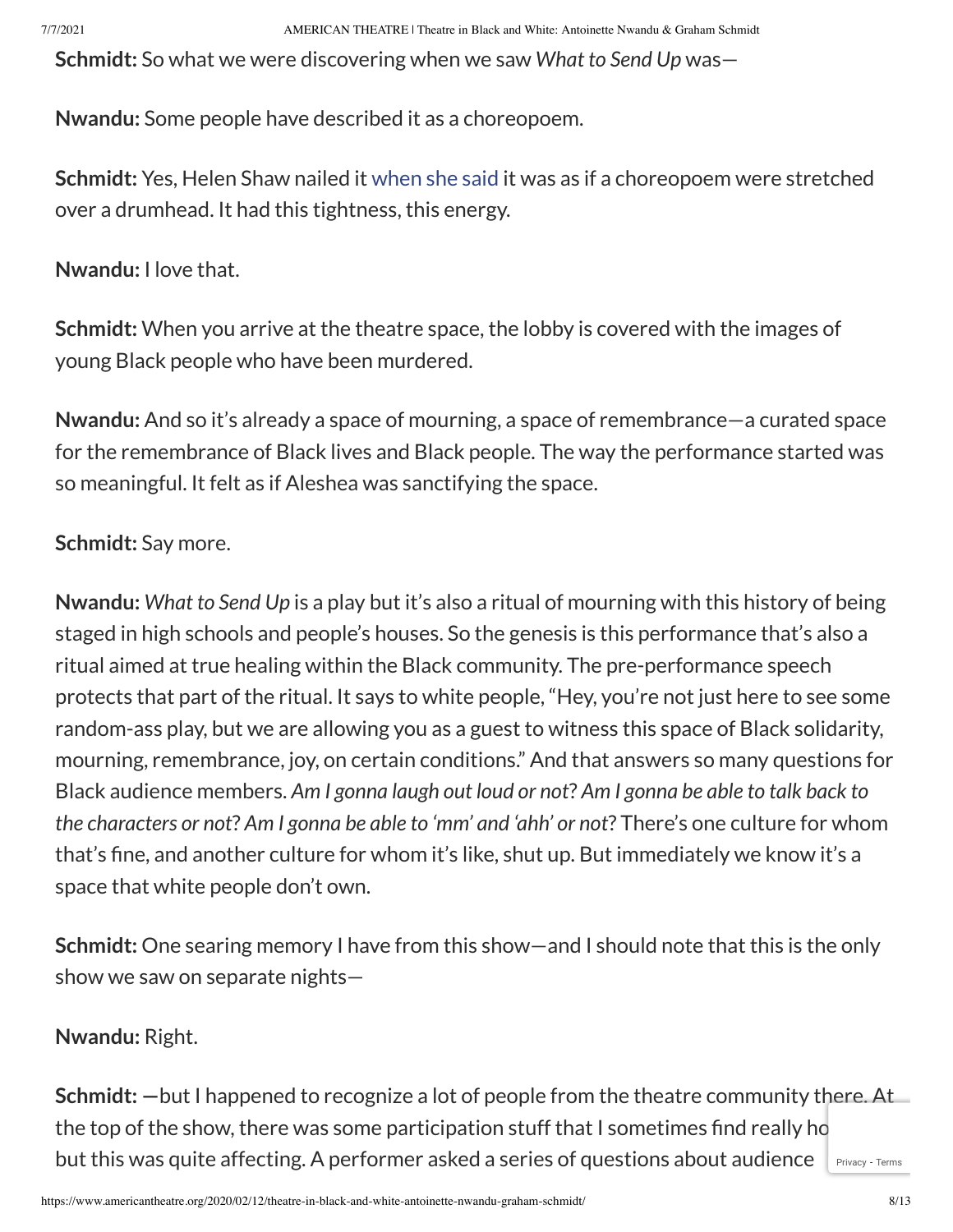members' encounters with micro-aggressions, outright violence, and state violence. She asked everybody to signal if they'd been threatened by a police officer, and one artist w. won't name—but whom everyone would recognize—stepped forward. It was low-key shocking to me because to see somebody who was—

**Nwandu:** Erudite, academic—

**Schmidt:** Yes, but also somebody who had achieved a level of success that you'd think would insulate him from any harassment. I feel stupidly naïve saying this, but I was surprised and immediately struck by the fact that this person is *still* the object of hate and violence because he's Black. That really set the stakes for me, and while I knew the show wasn't *for me*, I felt how sacred and weighted the role of witness would be. I also remember feeling very uncomfortable during that performance.

I hate the word "woke" and I don't describe myself that way; it's only a pejorative term. I do think of myself as somebody who thinks deeply about race, wrestles with it. But there was such anger in that production, and much of it was directed at bodies like mine. And I didn't feel as if I could or should escape whatever judgment was being rendered, if that makes sense. Once again, just engaging with the flattening of my personality to whiteness was really hard. And that was an experience—much more so than *Fairview*—that made me feel uncomfortable.

**Nwandu:** What I hear you saying is that while *What to Send Up* and *Fairview* both create overt relationships with whiteness, the experience of being told "this is not for or about you" was actually a lot less comfortable than the experience of being called upon to go onstage.

**Schmidt:** Totally. Yes.

**Nwandu:** So it's the intentional focus—the idea that you can be here but this is not for you.

**Schmidt:** It's not even designed to enlighten me. During *Fairview* I had a job, I did some labor and I looked around and I saw my fellow white people, and I felt like, we were onstage and we'd done something low-key admirable.

**Nwandu:** And that was a lot more comfortable than the "this is not for you" at *What to Send Up*.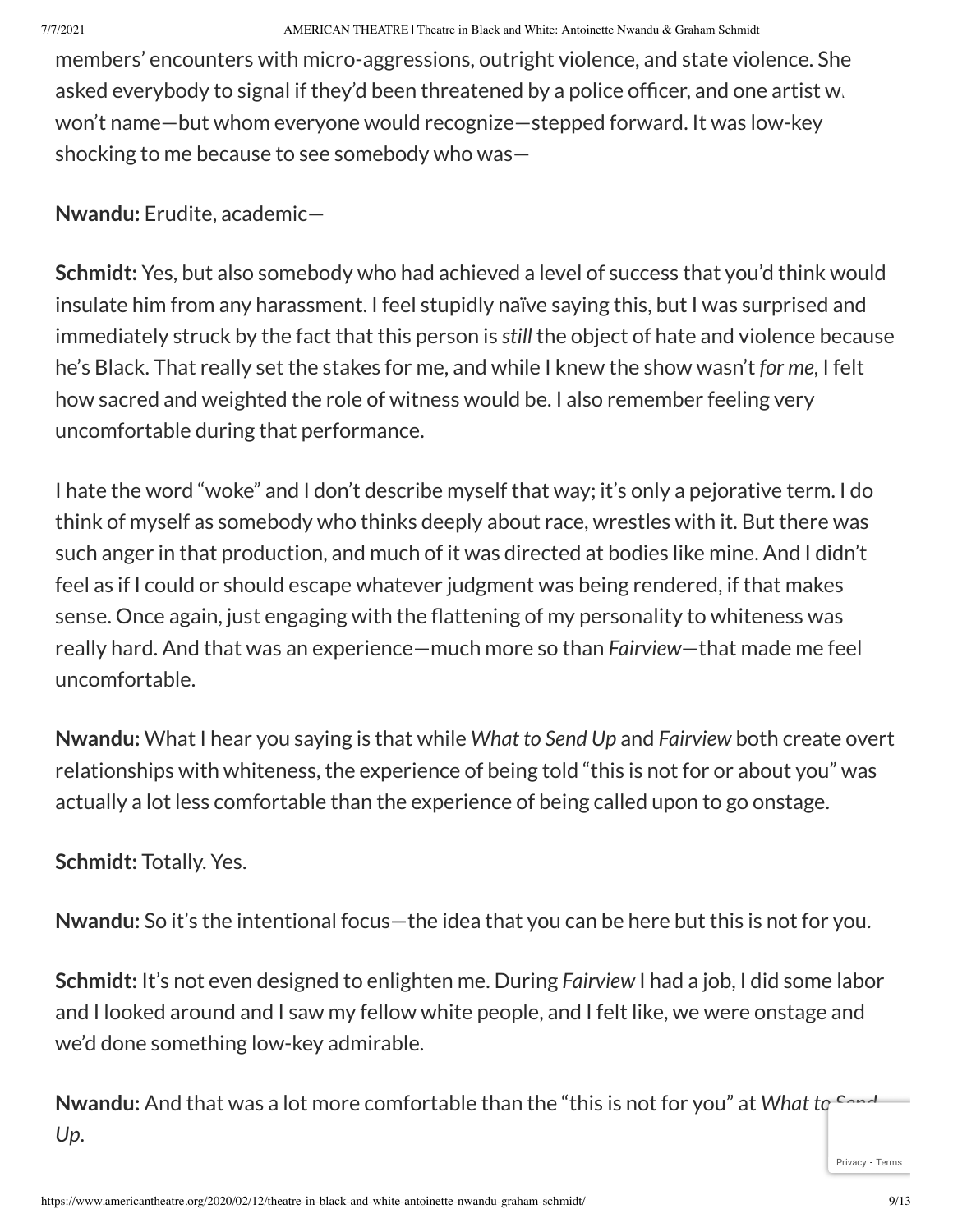**Schmidt:** Right. I was aware that my experience was not central at all. Like, that's not wh<sup>2+</sup> the play was trying to do—

**Nwandu:** Your experience was incidental.

**Schmidt:** Yeah.

**Nwandu:** That's pretty pivotal.

**Schmidt:** And so much theatre that I experience—you know, I'm someone who has this expertise in Chekhov, I studied Russian and I lived in Moscow. I love Shakespeare and Miller, and I came of age in a literature department where I was the primary audience. And my experience was *the one that mattered*. This experience was different in a really important way. And when I think about the staging and how uncomfortable I was in *What to Send Up*—and there were so many searing jokes and jabs about whiteness happening—I think there was something powerful about watching other white people take those jokes. I don't know if I'm centering my experience again—

**Nwandu:** It can be important for you without needing to be important for the play. In a space that was not yours, that you didn't own, and in which you're not centered, you're uncomfortable while watching other white people be uncomfortable. I think that might speak to why [director] Whitney [White] staged it in the round—

**Schmidt:** Totally, yes.

**Nwandu:** And I think that's an interesting link to what Robert O'Hara and Jeremy O. Harris did with *Slave Play,* actually. These are plays for which audience-watching is central. I mean, that mirror is a motherfucker! And it's very racialized. Part of watching that play is watching other people watch that play, watching people watch *you* watch that play, knowing that you're being watched, knowing that you're never off the hook, witnessing others' emotions, confronting your own discomfort.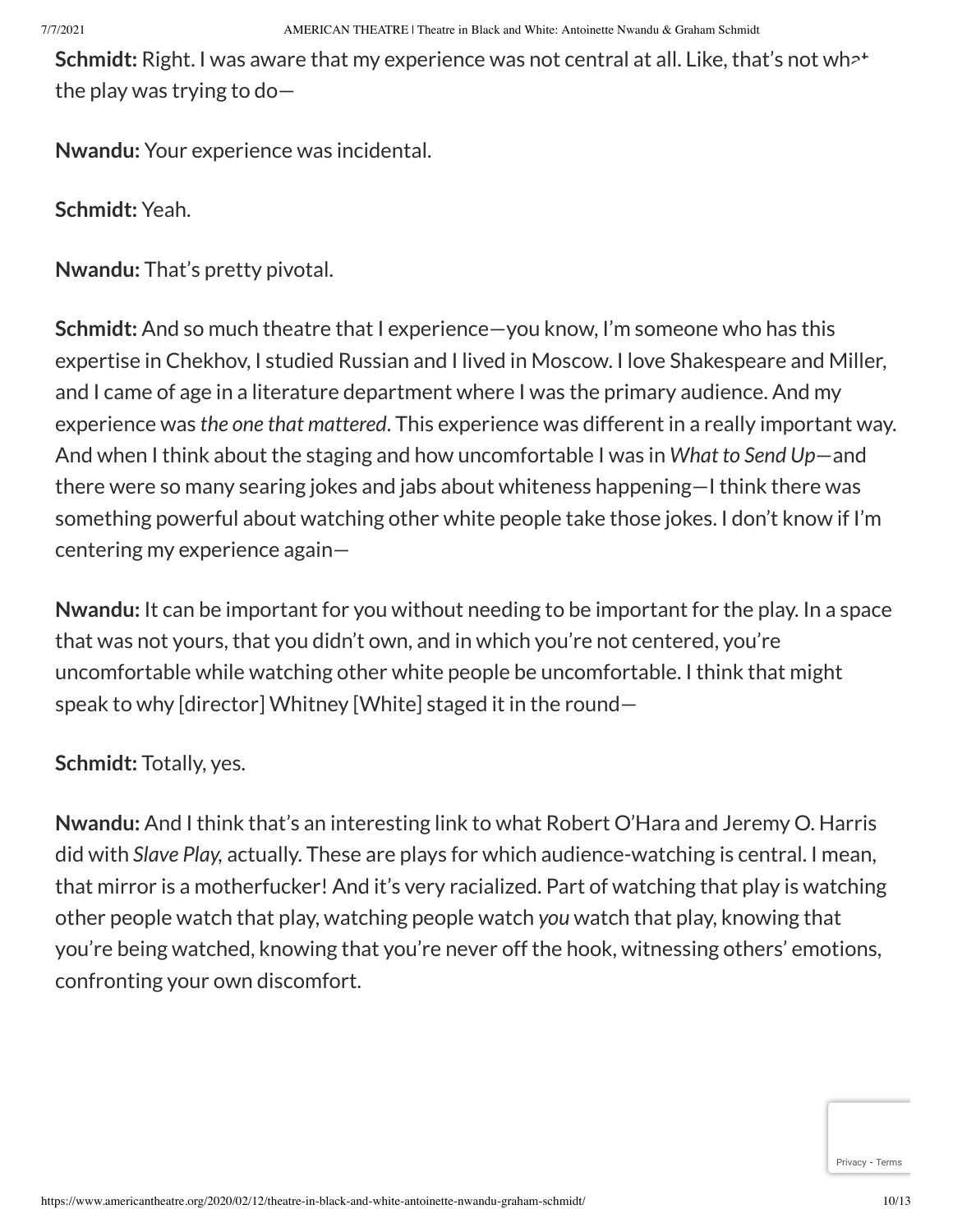7/7/2021 AMERICAN THEATRE | Theatre in Black and White: Antoinette Nwandu & Graham Schmidt



Jeremy O. Harris speaks during a talkback of the Black Out performance of "Slave Play" on Broadway last week. (Photo courtesy of Slave Play on *Broadway)*

**Schmidt:** And I did the gross thing that I hear people doing, and now when I hear it I'm like, ugh, gross, which is rather than engage directly with what I felt and the searing discomfort that I had, I was like, Oh, well formally it had some interesting features, some things worked for me, some didn't, I'm just one audience member, etc.

**Nwandu:** You were acting like there was safety in intellectualizing your experience of the play and I got mad because obviously I know you well enough to be like, "Motherfucker, we're not intellectualizing right now! I want to know what you *felt*," but you were like, "Blah blah blah formal techniques."

**Schmidt:** Yes, I did the whole subconscious distancing of myself from my embodied experience and from things that were less comfortable than what I expect to experience when I go to a theatre, and now I hear people doing that and I hate it. I think it was also like the beginning of a realization that us being in a biracial couple is something that we will never resolve—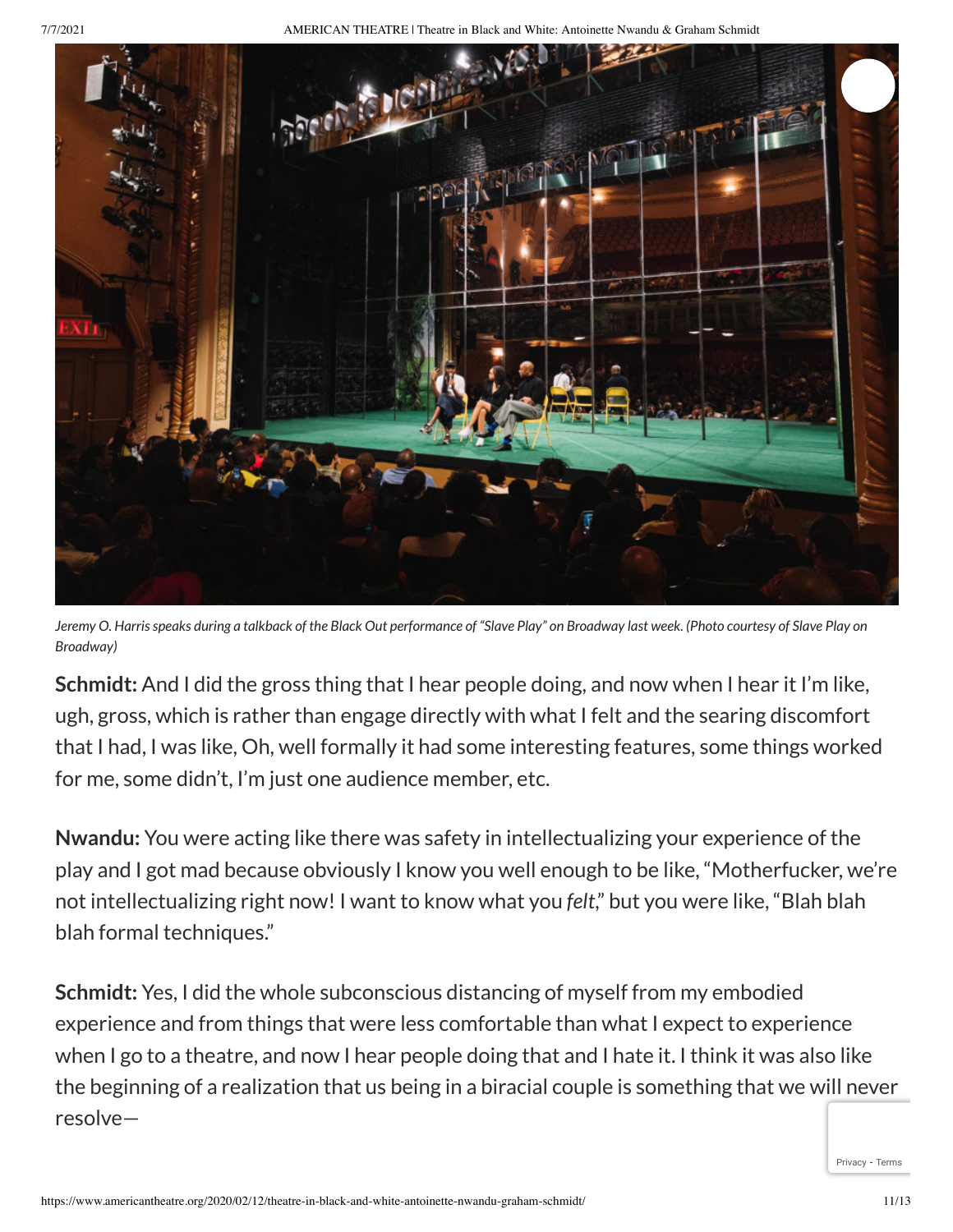**Nwandu:** Yeah, we don't have to fix race in America by building a life together. To even remove ourselves from the need to reconcile it and just be truthful observers of it.

**Schmidt:** And at least for me, the deeper I get into it, the more I feel like it's bigger than either of us, the history that we embody, that we inherit, that lives in our bodies—it's something that we can't and don't need to reconcile. We just have these histories laid over the top of our relationship and that can be absolutely infuriating, confusing, and heartbreaking to navigate. But the alternative—turning a blind eye, I guess—is so much worse. These shows helped us find a way to talk about that, even though it's rarely been comfortable.

**Nwandu:** Work work work work work work!

**Schmidt:** Let's go back into our experience of the play, and what we felt watching it.

**Nwandu:** Well, there had been so much chatter about it, and we saw it late in the run, and so I walked into New York Theatre Workshop with my defenses—well, not necessarily up, but like I had read about it in a way that I don't normally. There had already been Twitter drama, which I had followed, so I came in with my antennae up because I had talked to people who'd loved it, people who'd hated it, and I came in knowing I was going to have "an experience," which ironically protected me from some of the experiences other people had had.

**Schmidt:** I remember watching it and feeling really uncomfortable early on. I knew it was going to be incendiary, and so I was prepared to experience that from a distance, but almost immediately the play got way under my skin. The spectacle of the roleplay put me on the *hard* defensive, and I constructed this wall between myself and the white British guy, Jim, who performed the overseer in this sex therapy session. This was actually, more than with the other plays, where I started thinking, "But I'm not like him."

**Nwandu:** Whoo! Which is the number one tattle tale! You were telling on yourself!

**Schmidt:** Literally, I was like, "But that's a caricature," and I think that's an example of being unable to accept that you might embody characters *much* more than you're comfortable with if you're a white person.

Nwandu: Yeah, because part of the "beauty" of white privilege is always being an individual. But watching these plays, you're like, Oh, these Black people have my number and the *Privacy* - [Terms](https://www.google.com/intl/en/policies/terms/)